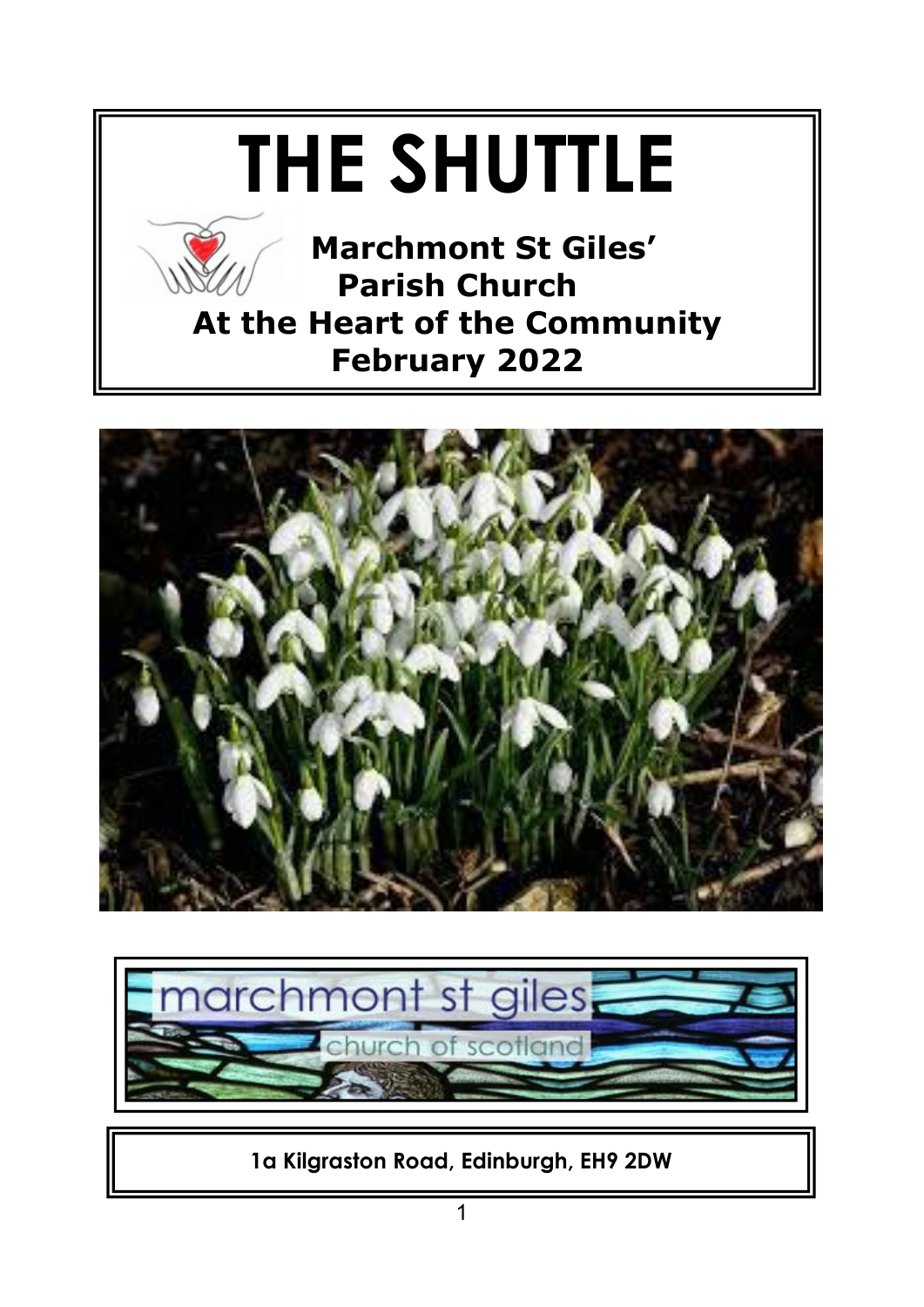#### **Meeting Matters**

7.00pm Wednesday : Knit and Natter 12.30pm Thursday : Lent Bible Study on Zoom (starting soon)

Email [kkcampbell@churchofscotland.org.uk](mailto:kkcampbell@churchofscotland.org.uk) for Zoom links

#### **February**

- 13 9.30 Junior Church 10.30 Morning Worship
- 20 9.30 Junior Church 10.30 Morning Worship
- 27 9.30 Junior Church 10.30 Morning Worship

#### **March**

- 1 2.00 Southside Guild at Craigmillar Park Church Hall. A talk about *"The Man who never was"*.! The story of the Second World War man and the deception
- 3 12.30 Lent Bible Study starts on Zoom
- 6 9.30 Junior Church
	- 10.30 Morning Worship Closing date for material for the next issue of The Shuttle
- 7 19.30 Kirk Session
- 13 9.30 Junior Church
	- 10.30 Morning Worship

#### **Front Page**

First images of Spring : Snowdrops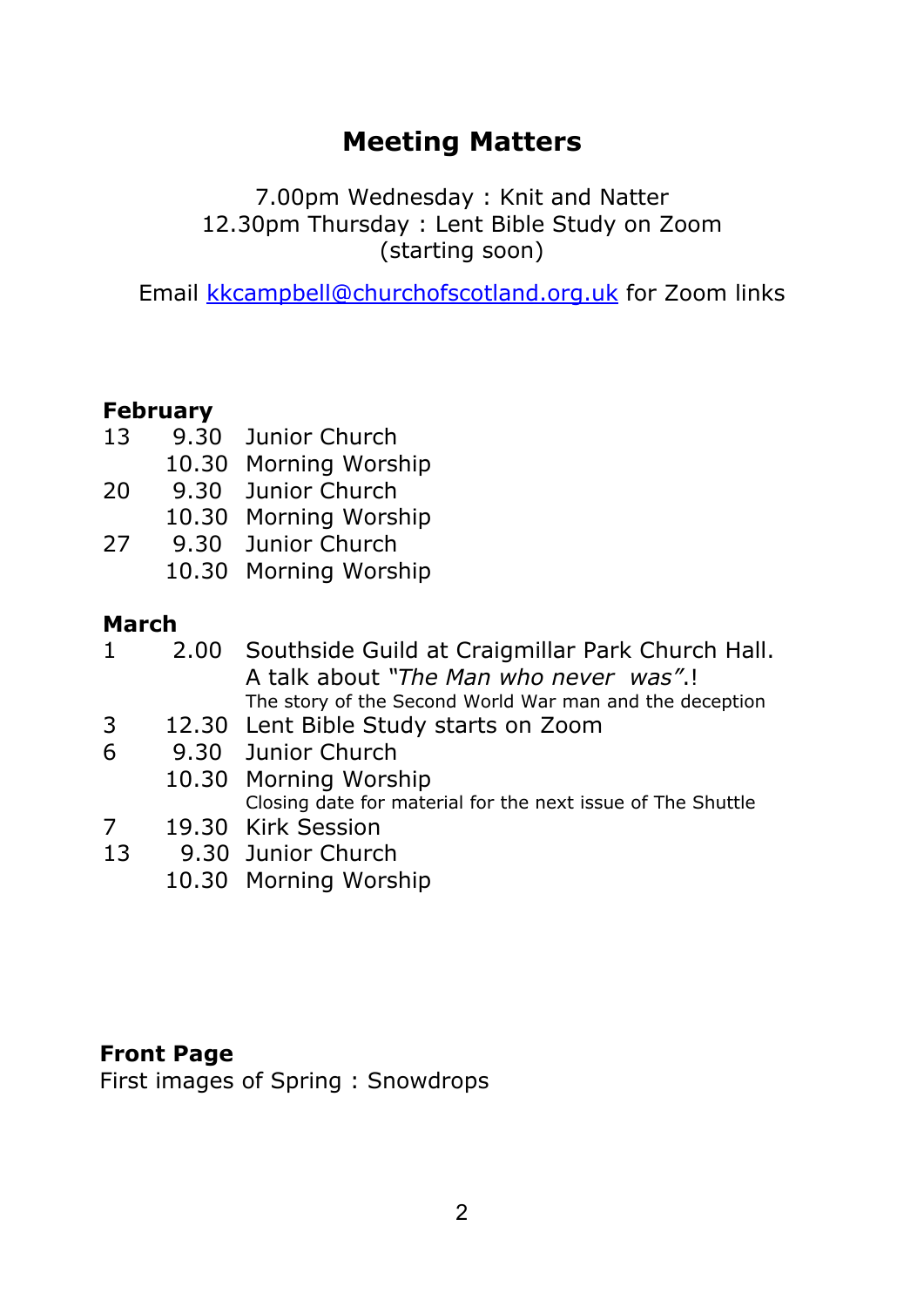#### **Reflections**

Yesterday I saw my first snowdrops of the season. According to the Woodland Trust, snowdrops are not native to Britain and were not recorded as growing wild until the 18th century. They are thought to have been an ornamental garden plant from Europe, brought to Britain as early as the 16th century.

The flowering of snowdrops is a sign that winter is coming to an end and so the flower has often been seen as a symbol of hope and better times ahead. It also has an alternative name: Candlemas Bells, as it would often begin to appear on the 40th day after Christmas and would sometimes be used to decorate churches on Candlemas.

As the days gradually lengthen and the evenings reduce, there is a feeling that things might get better, but in the last month or so, news of increasing heating bills and food bills, give rise to concern and even fear about how things are to be afforded. We also seem to have a government incapable of understanding its own rules and guidance in terms of Covid and a potential war slipping in through the back door of Ukraine.

As people of faith prayer is required for the most vulnerable people in our community, for our leaders and decision makers and for ourselves. At the beginning of the year, many people take stock and wonder how they might improve their lives, but I would suggest that we don't need a diet regime. We will feel better about ourselves when we feel that we have joined in something greater than ourselves.

Throughout the Gospel, we have many examples of Jesus having a heart for people who are on the outside and he brings them in to the centre. He speaks to the woman at the well and heals the leper. He challenges the legalism which prevents people doing the right thing. He upsets the powerful as he will not play by their rules because, as he sees it, people always come before legalism. The Gospel is not for people who want to make their lives better, but for people who can't do anything about their condition, and to inspire those who can, to act and to pray. How can we join God in changing the world and the people of the world for the better?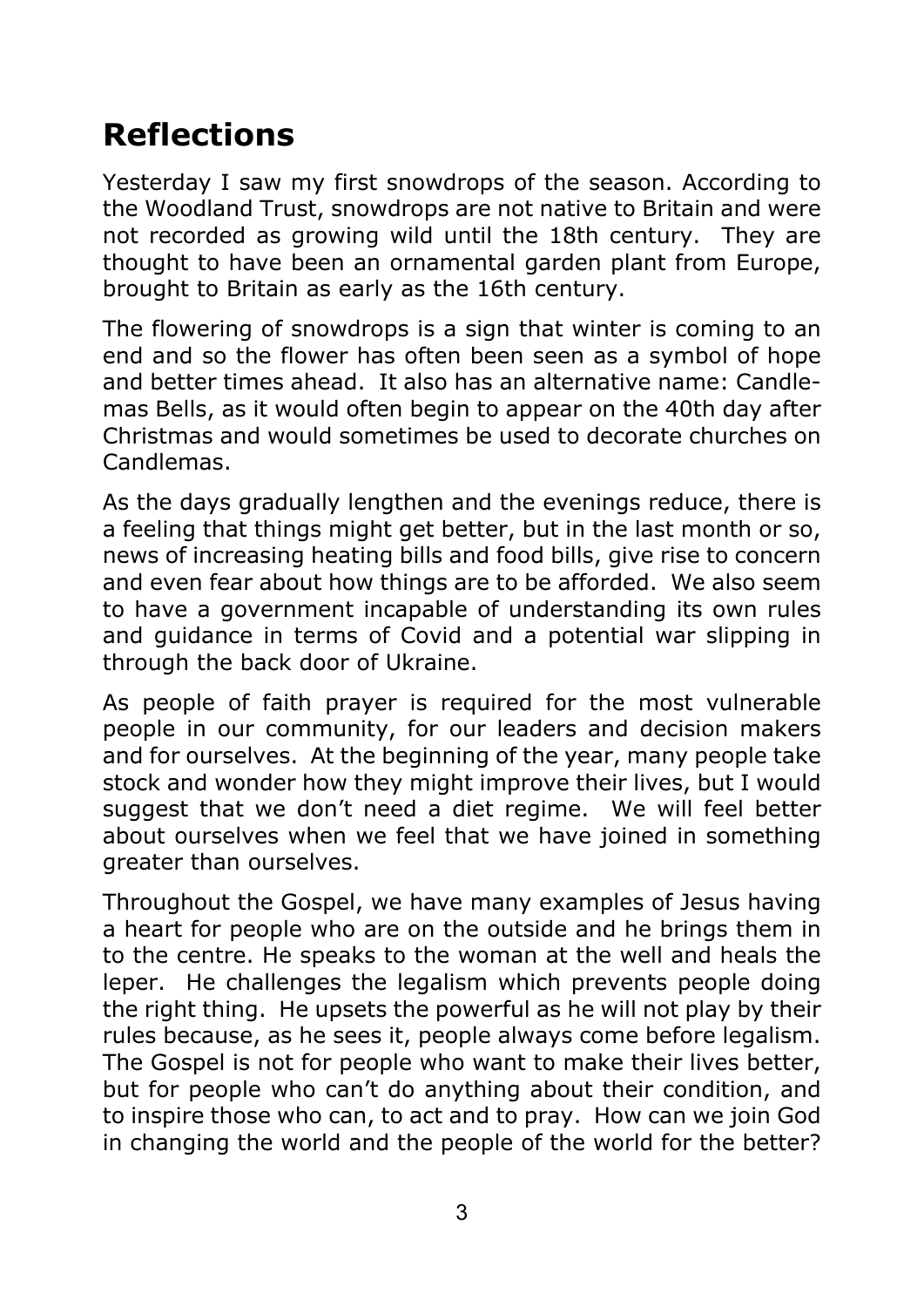We can begin by asking what weighs us down and what we need to get rid of and then find a way to release the burdens of others.

Larycia Hawkins teaches at the University of Virginia where she works with two projects: the Pluralism Project and the Race, Faith and Culture Project. Five years ago she worked at Wheaton College in Illinois, before they began formal proceedings to end the employment, as of one of their politic science professors.

She is a Christian, but in a Facebook post, she wore a hijab, to stand in solidarity of Muslims at the College, who were facing persecution, because of extremism. She said: "I stand in religious solidarity with Muslims because they, like me, a Christian, are people of the book, and as Pope Francis stated…we worship the same God." She had threatened their views and so they parted ways.

We know that actions have consequences, and I am glad for people like Larycia Hawkins who can give us an example of strength of character and faith, when we are sometimes fearful to act or to speak. We all need these role models in our lives and signposts along the way that good will succeed in the world – just like the first sight of the snowdrop.

Take care and best wishes,

Karen

#### **CHURCH FAMILY & PARISH NEWS**

#### **We offer our congratulations to**

Muriel Anderson's granddaughter, Robin, who gave birth to a son called Connor in December.

#### **We give thanks for the life and service of**

Dr Vera Williamson, a member of the Congregation, died on 16th December 2021

Mrs Jean Napier, an Elder of the Congregation, died on 1st January 2022

Mr Alexander Whitelaw, a member of the Congregation, died on 6th January 2022.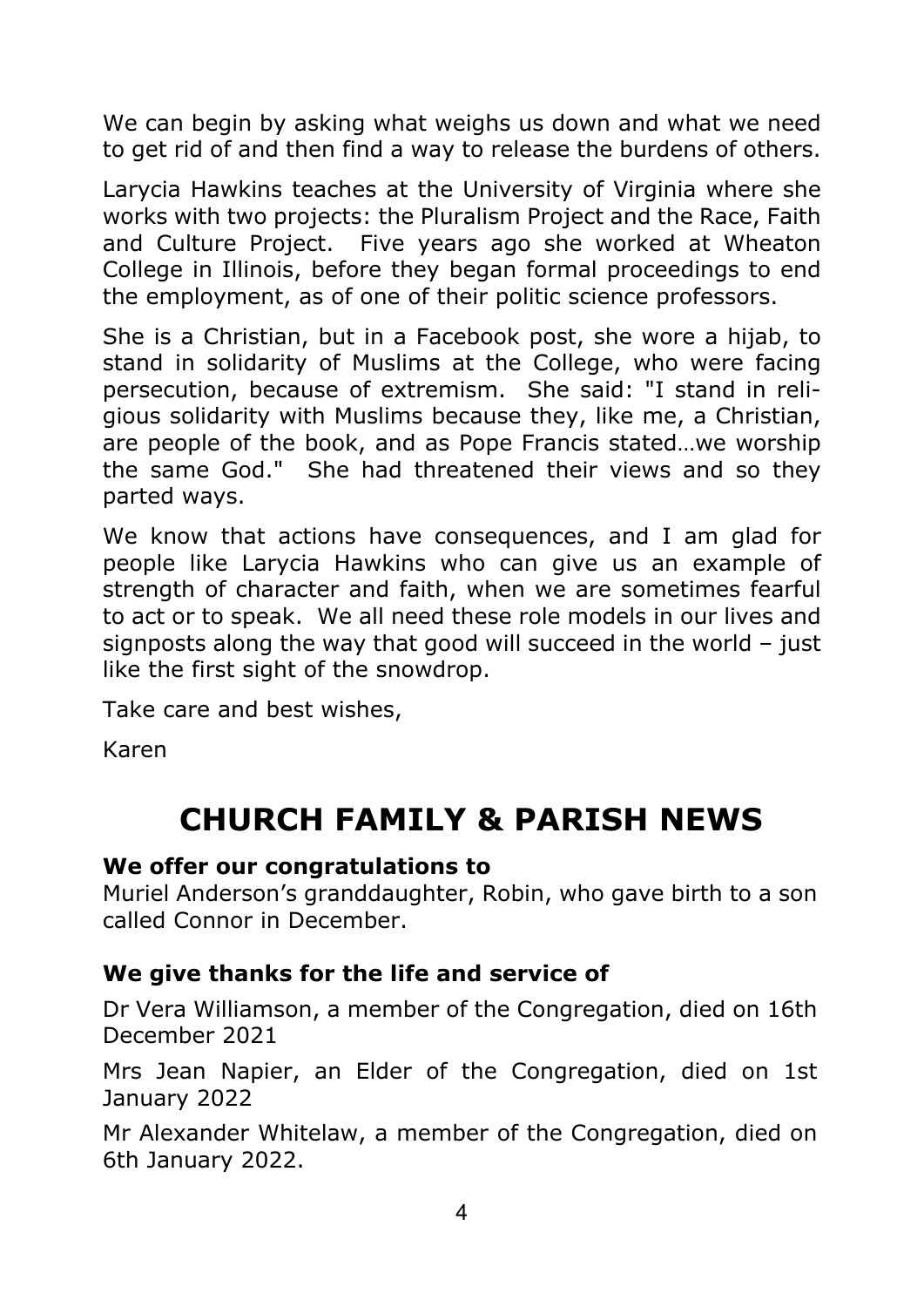#### **Notes from the Treasurer, Jessica McCraw**

Our financial year ended on 31 December and the preparation of the annual accounts is underway. Our aim is to have our income equal to our expenditure and in 2021 we achieved that.

During 2021 our total expenditure was just under £200,000. This equates to over £16,000 per month or approximately £540 per day. Those of you who have attended the Annual Stated Meeting will recall that costs include our Ministries and Mission contribution to the Church of Scotland, salaries for our employees, utilities, equipment and maintenance of our buildings and everything required to help the Church Centre, including the office and café to function. We cannot reduce these costs and in fact they are likely to increase during the coming year with the predicted increase in gas and electricity prices, plus planned maintenance work required on the building.

Our income streams are offerings and other donations, tax recovered on gift aid, rental income, dividend income from our investments, and during the pandemic we were able to access the Government's Job Retention Scheme which helped us to pay our employees while they were on furlough when our buildings were closed.

During 2021 we took part in the National Giving Day (which I wrote about last year), and all monies were very gratefully received. However due to the closure of our Church Centre our rental income was substantially lower in 2020 and 2021 than in 2019 which was the last 'normal' year. In fact, in 2021 rental income was less than one third of that in 2019.

I am grateful to everyone who donates, and especially want to thank those who made donations via the website, or set up a standing order because they could no longer give in person. I would also like to thank all those who revised their standing orders or online donations during the last year. If anyone wishes FWO envelopes for 2022 please could they get in touch (details on last page of Shuttle). If anyone wishes to set up a Standing Order, and you do online banking, our bank details are listed below, or if you wish a paper copy of a standing order mandate to take to your bank please ask.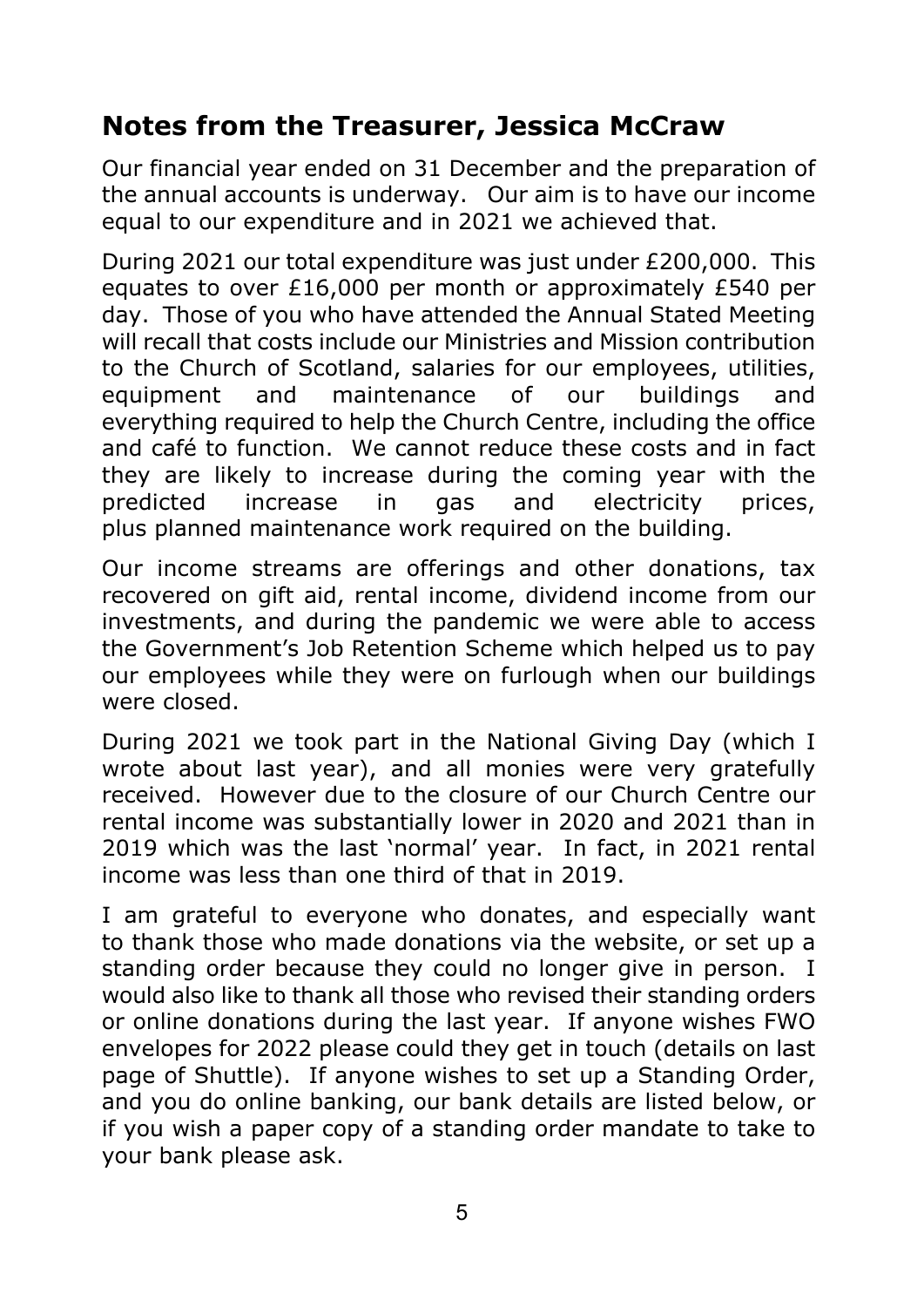Standing orders do not incur charges or costs to the Church but donating via the website or the card machine on a Sunday does. These costs are small, e.g. if you give £10 via the donate button on the website the Church receives £9.51. If you give £10 using the card machine the Church receives £9.83. I mention this in case anyone wishes to change they way they give.

Please consider completing using **Gift aid** form, if you have not already done so, if you are a UK tax payer as this increases any donations you give by 25%. If you would like a form please ask the treasurer.

Bank of Scotland: Sort Code 80-02-77: Account number 00479646 Account name – Marchmont St Giles' Parish Church

Please support our café which is run as part of the Church now. Every cup of coffee helps!

### Lectionary

February

- 13 St Luke 5: 1-11
- 14 Psalm 120
- 15 Ezra 1: 1-11
- 16 2 Corinthians 1: 12-19
- 17 Genesis 43: 16-34
- 18 1 John 2: 12-17
- 19 St Luke 12: 57-59
- 20 St Luke 6: 27-38
- 21 Psalm 38
- 22 1 Samuel 24: 1-22
- 23 Leviticus 5: 1-13
- 24 Acts 10: 1-8
- 25 Deuteronomy 9: 6-14
- 26 St Luke 10: 21-24
- 27 St Luke 9: 28-36
- 28 Psalm 35: 11-28

March

- 1 Ezekiel 1:1, 2:1<br>2 Joel 2: 1-2, 12-3
- 2 Joel 2: 1-2, 12-17<br>3 Exodus 5: 10-23
	- Exodus 5: 10-23
- 4 Acts 7: 35-42
	- 5 Ecclesiastes 6: 1-13
- 6 Deuteronomy 26: 1-11
	- Psalm 17
- 8 Zechariah 3: 1-10
- 9 Job 1: 1-22
- 10 Genesis 13: 1-7, 14-18
- 11 Philippians 3: 17-20
- 12 St Matthew 23: 37-39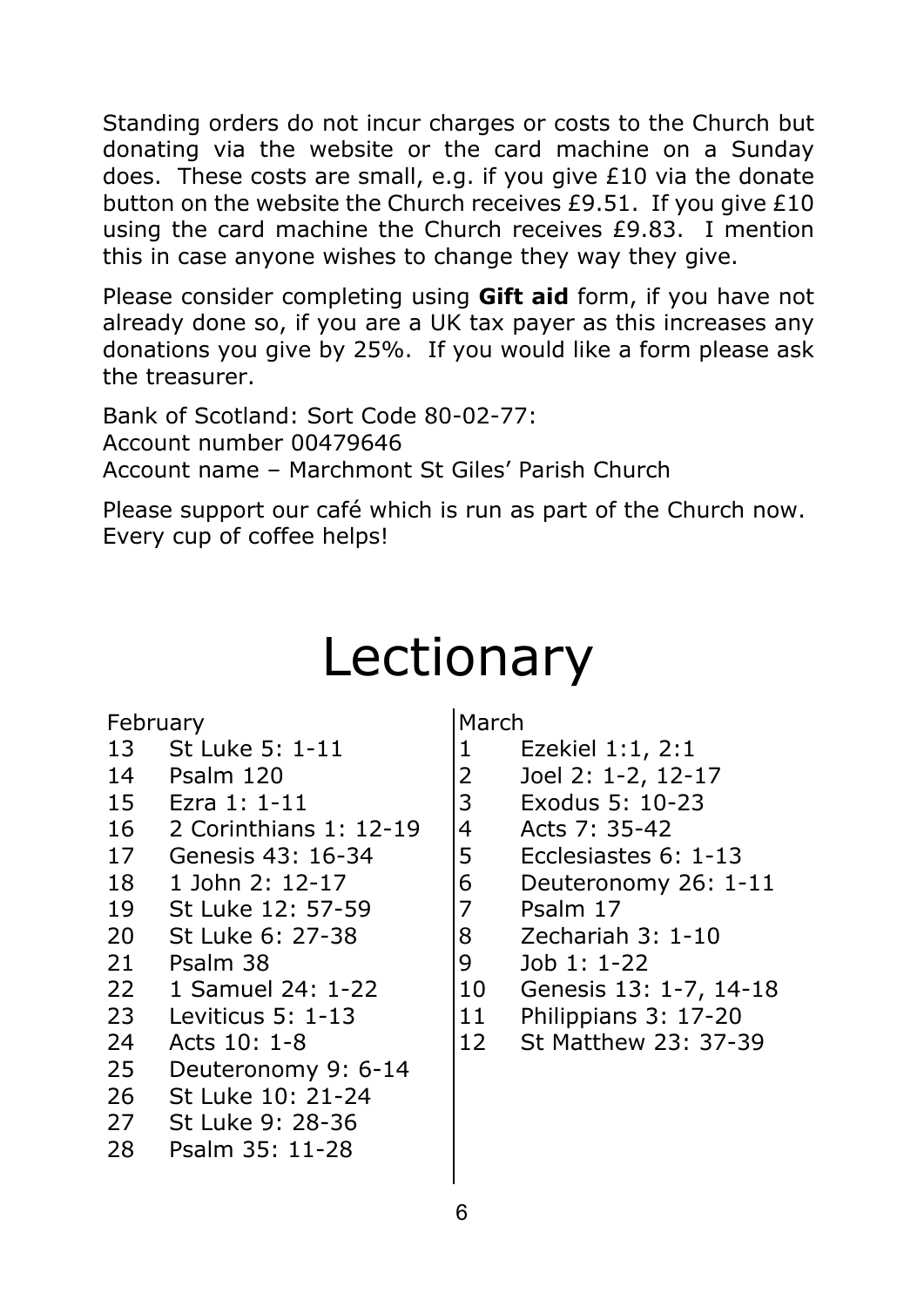# AROUND THE AISLES

The donations of food, toiletries etc for **Richmond Craigmillar Church** continue to arrive and are relayed regularly along with any cash or cheque donations which are sent in. They are extremely grateful for our continuing support and are very concerned about the current news of food price increases and huge increases in energy prices in the offing and the impact this may have on their local residents. Please continue your support - *mony a mickle maks a muckle*

We can but hope that those who hold the nation's purse strings will take appropriate action to mitigate the effects on all us at at time when it seems that energy company shareholders are in a preferential position to normal consumers.

**Volunteers** are always welcome in Marchmont St Giles'. As we tiptoe towards resuming life with some semblance of normality thoughts in the church turn to the various tasks which together make the church tick. From operating the sound & video, meeting and greeting, helping with the Family church, coffees, helping with the flowers or singing in the choir or assisting in the cafe there's plenty opportunity to help the life of the church all through the week, please give your name to Karen or to David Beattie, Session Clerk if you can help. *Many hands make light work.*

The next meeting of the **Southside Guild** will take place at Craigmillar Park Church Hall on Tuesday 1st March at 2 pm when there will be a talk on "The Man who never was" ! All welcome

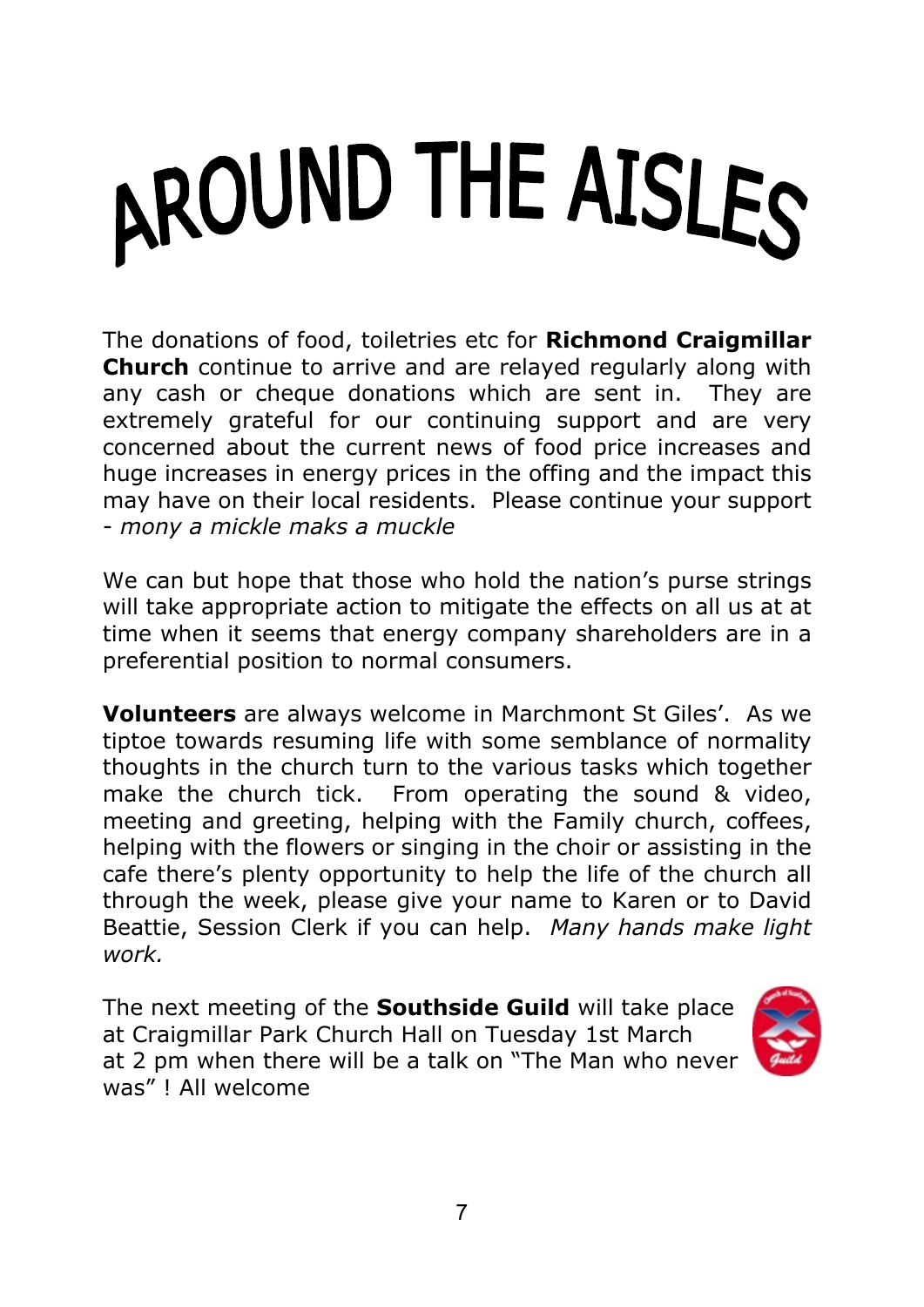#### **Do you remember the Coronation?** Please share your memories in The Shuttle



#### **Last weekend saw the Accession of The Queen following the death of her father King George VI on 6th February 1952** .

On a trip to Kenya 'she climbed the ladder to the treehouse as a princess, overnight her father passed away and she came down the ladder as a Queen', in the words of her Lady in Waiting, Lady Pamela Hicks.

Over the next fourteen months extensive arrangements were made for the Coronation to be held in Westminster abbey on 2nd June 1953.

THOUSANDS ATTENDED THE CEREMONY The Coronation service took place at Westminster Abbey and lasted for about three hours. There were 8,251 guests in attendance. The ceremony was comprised of six parts: the recognition, the oath, the anointing, the investiture (which includes the crowning), the enthronement, and the homage.

The ceremonial route was planned so that as many people as possible could see the procession which featured thirty thousand servicemen on parade. Some lucky people were able to watch the proceedings on televisions (in black and white) but at that time TVs were few and far between., most folks had to wait and see the Coronation in Pathe news or similar at the cinema.

I was just two months old at the time of the Coronation so have no memories but please share your memories of that time and record your version of social history in forthcoming issues of The Shuttle, pictures too if possible.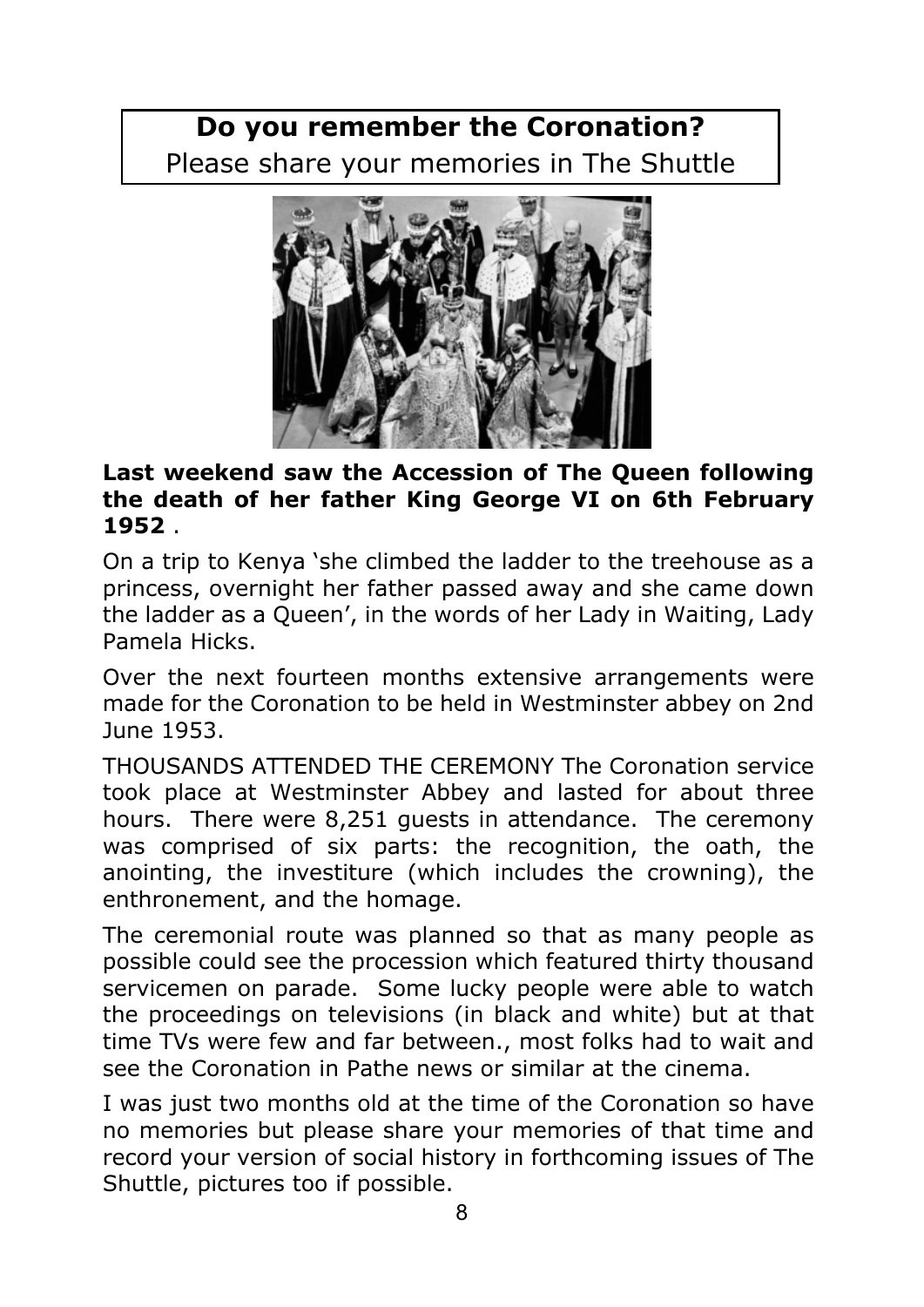#### A meditation based on Psalm 46 verse 10

Be still and know that I am God. Be still and know that I am. Be still and know. Be still. Be.

Peace be still. Peace be. Peace.

Peace be still. Peace be. Peace.

Be still and know that I am God. Be still and know that I am. Be still and know. Be still. Be.

Be still and know that I am God. Be still and know that I am. Be still and know. Be still. Be.

Peace be still. Peace be. Peace

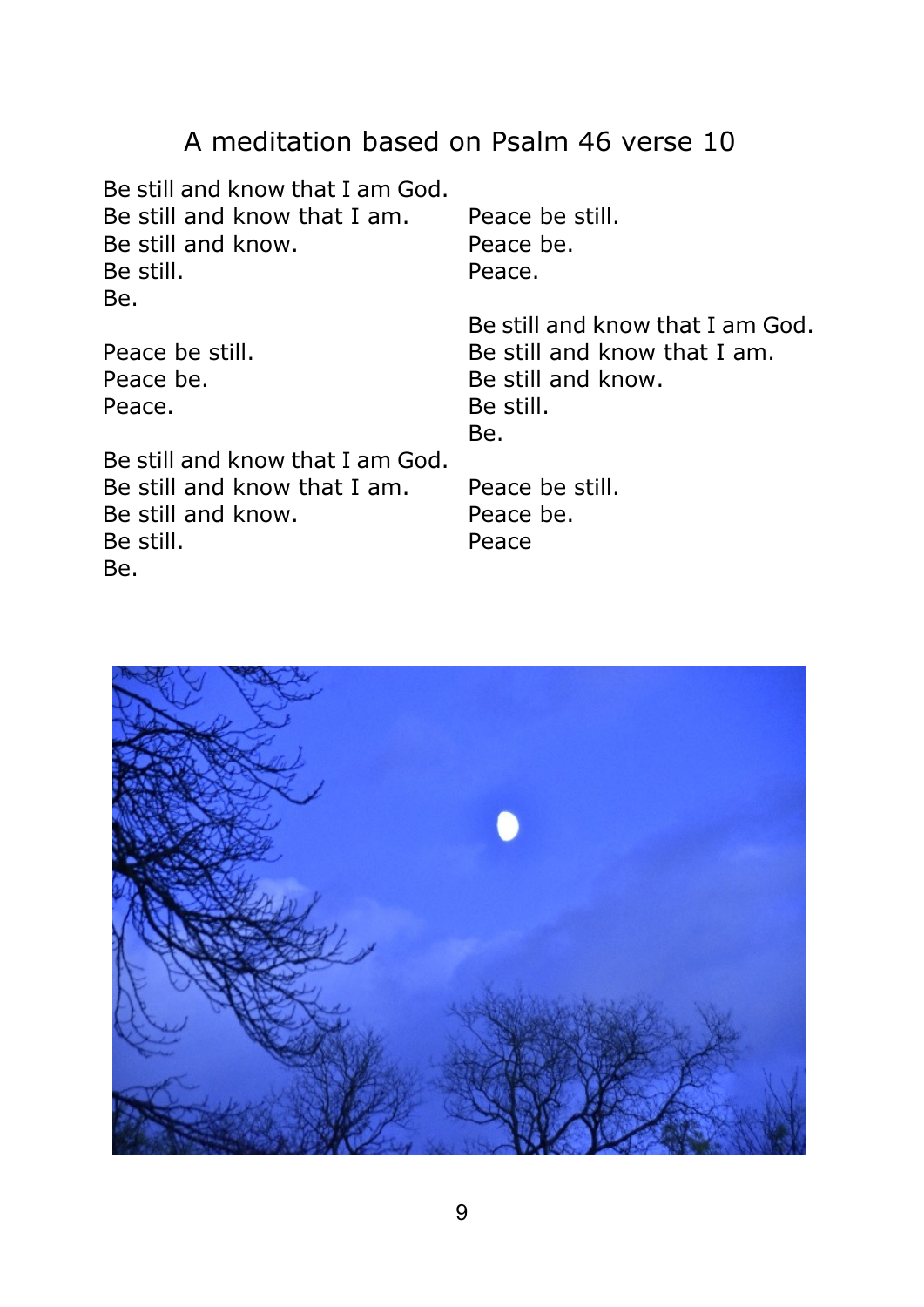#### The traditional hymn *'Abide with me'* has been replaced with the Indian patriotic song '*Ae Mere Watan Ke Logon'*.

Indian politicians and musicians are clashing over the decision to drop 'Abide with Me' from the Indian Beating Retreat Ceremony.

As of 29 January 2022, the Indian patriotic song '*Ae Mere Watan Ke Logon*', which translates from Hindi to English as *'O' people of my country*', has replaced the British Christian hymn at the ceremony on the eve of the anniversary of the death of Mahatma Ghandhi.

Composed in Scotland in 1847 by Anglican Minister, Henry Francis Lyte, *Abide with Me* has been played at the Indian Beating Retreat ceremony on Republic Day since it began in 1950. The melody we most associate with the hymn was written by the English music editor, William Henry Monk 14 years later.

*'Ae Mere Watan Ke Logon'* was composed by Kavi Pradeep and C. Ramchandra in 1963 to commemorate Indian soldiers who died during the Sino-Indian War the year before.

Lyte wrote the '*Abide with Me*' while he was dying of tuberculosis, and the lyrics are drawn from the Bible verse, Luke 24:29,

*"Abide with us: for it is toward evening, and the day is far spent."*

The last but one verse comes from the Bible again, but this time 1 Corinthians 15:55, which says,

*"O death, where is thy sting? O grave, where is thy victory?"*.

The hymn went on to have great success after the minister's death two months later and became a favourite of both King George V and King George VI. Due to India's colonial past, the song also became a fixture in the country's own ceremonial repertoire.

Why has *'Abide with Me*' been dropped?

This isn't the first time that the hymn has been dropped from the Indian Beating Retreat ceremony. In 2020, it was missing from the programme for the ceremony, but due to the backlash it was put back into the line-up last minute.

Last year, *'Abide with Me'* was the only non-Indian tune played during the Beating the Retreat. Government officials have told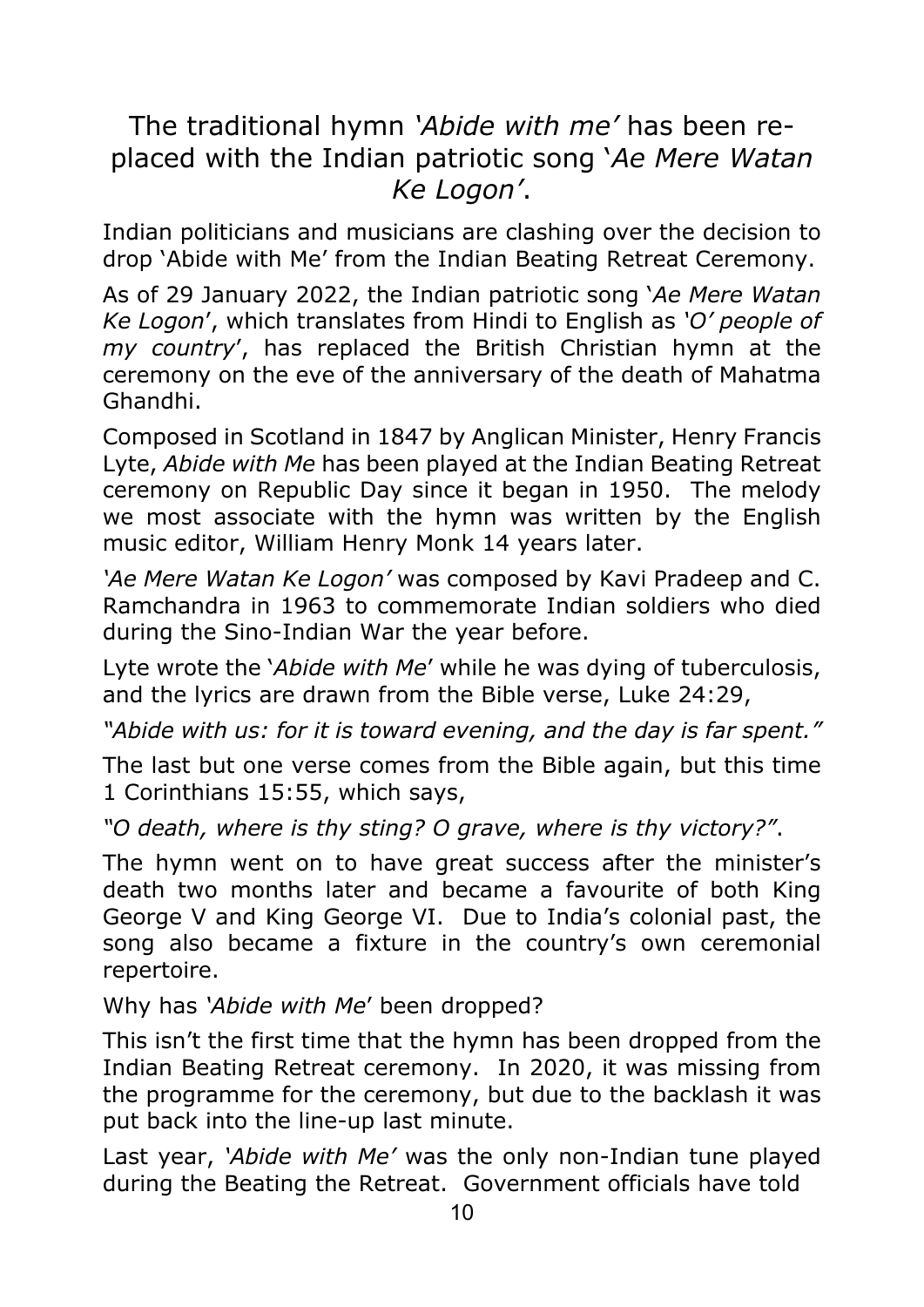various media outlets that the change for 2022 to *'Ae Mere Watan Ke Logon'* was part of an "ongoing process of decolonising India".

It has been widely reported that the hymn was a favourite of social activist, Mahatma Gandhi, and his grandson has said in support of the hymn "The words are universal, the tune human".

Writing in the Hindustan Times, Gopalkrishna Gandhi said, "I do not believe the authorities can be so impervious to the song's aesthetic, spiritual and human appeal, so insensitive too to the feelings of those who love the hymn. Gandhi loved it."

What have the reactions been?

Based on the reactions across social media and broadcast platforms, there are some who disagree with '*Abide with Me*' being removed from the Indian Beating Retreat ceremony.

India's military traditions are intrinsically linked to the country's colonial history. Some argue this means that music with colonial roots such as *'Abide with Me'* should be replaced, while others suggest the tune is too important to the country's history to remove from play.

The song *'Ae Mere Watan Ke Logon'* commemorates Indian soldiers who died during the Sino-Indian War in 1962 and is considered to be one of the country's most popular patriotic songs.

Congress' Priyanka Chaturvedi asked whether in order to "rewrite a new India", was it "important to let go of precious traditions?

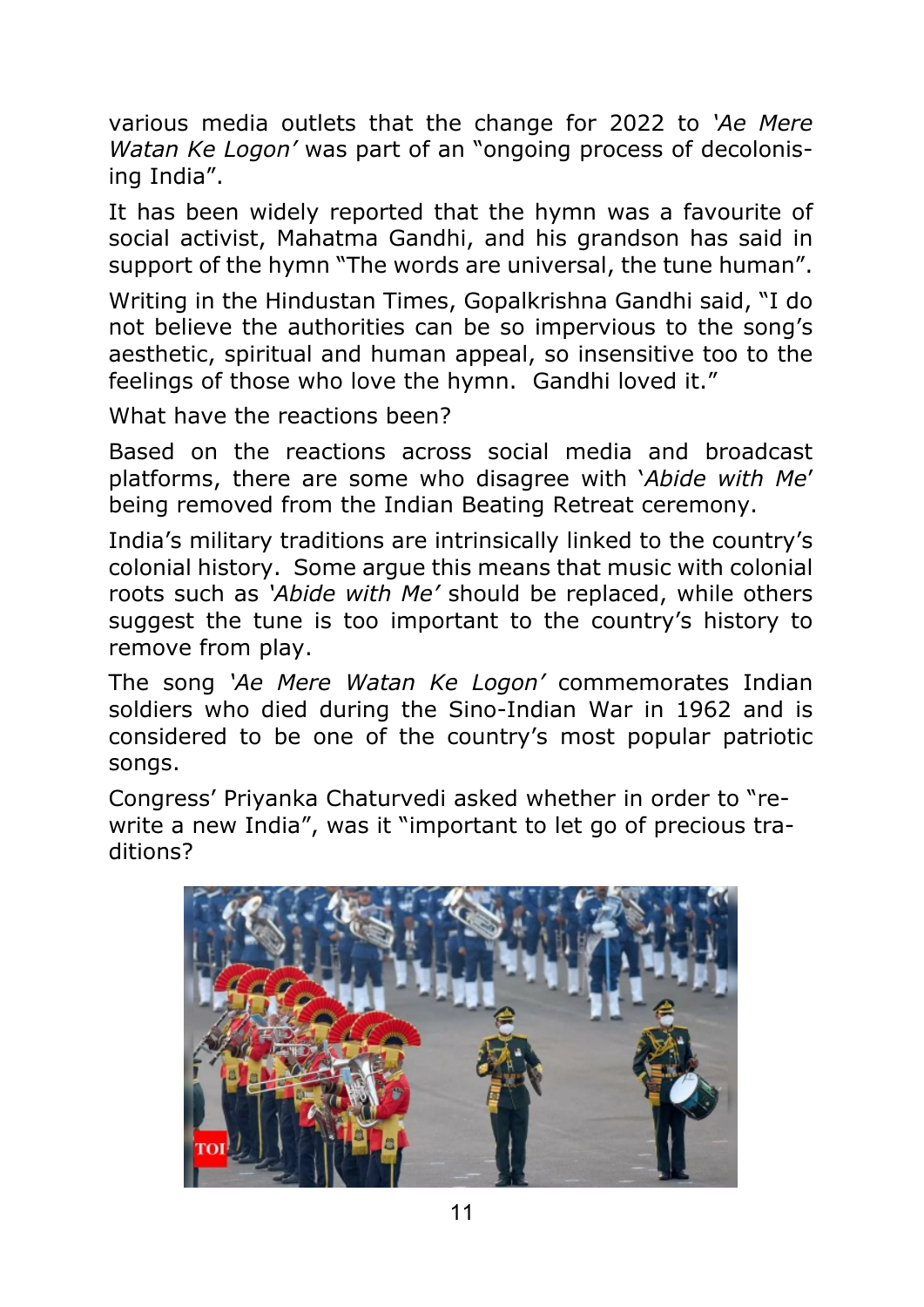#### Meet Ron…….



Ron, 102, has made a name for himself as 'the nicest, most humble man'.

Born on 29th November 1919, Ron was brought up in the West Coast of Scotland in the charming village of Plockton. The youngest of seven, his family were very close and all helped out growing their own potatoes, working around the house and making special memories playing music together, usually the accordion or fiddle.

Ron's father made his living as a crofter, but was so much more than that too. It gave Ron an appreciation for hard work that he then took with him in to his career as a joiner.

This changed however when Ron was drafted into the army at the start of WWII. It was a horrendous time as Ron was captured soon after landing in Singapore and spent the rest of the war as a prisoner of war in Japan, a time, Esther his niece relates, 'he didn't talk about until he came home in 2019'. She went on to tell some of the stories and how his experience as a joiner was a useful skill set to have in prison as it meant he was able to get more rice for his work, perhaps to keep him strong to do more work for them..

After the war he returned to his native Scotland and found himself in Lethen Estate, Nairn. Sometime later he met his wife to be, Pearl Stewart of Dulsie who originated from Canada.

They married and spent many years in Nairnshire together, eventually moving back to Canada in 1958. In Canada he was a member of the Forres and Nairn Society, playing the accordion and mouth organ and taking part in all the highland country dances in the area.

They had a fantastic life together, building their own house, had two gorgeous dogs, and spent time dancing together at the weekend "he was a very contented man" Esther says.

They lived together for many happy years, until sadly Pearl passed away in 2014. It wasn't long after this that he then lost his son, Stuart, to cancer at the age of 60. As you can imagine it was another incredibly difficult and isolating time for such a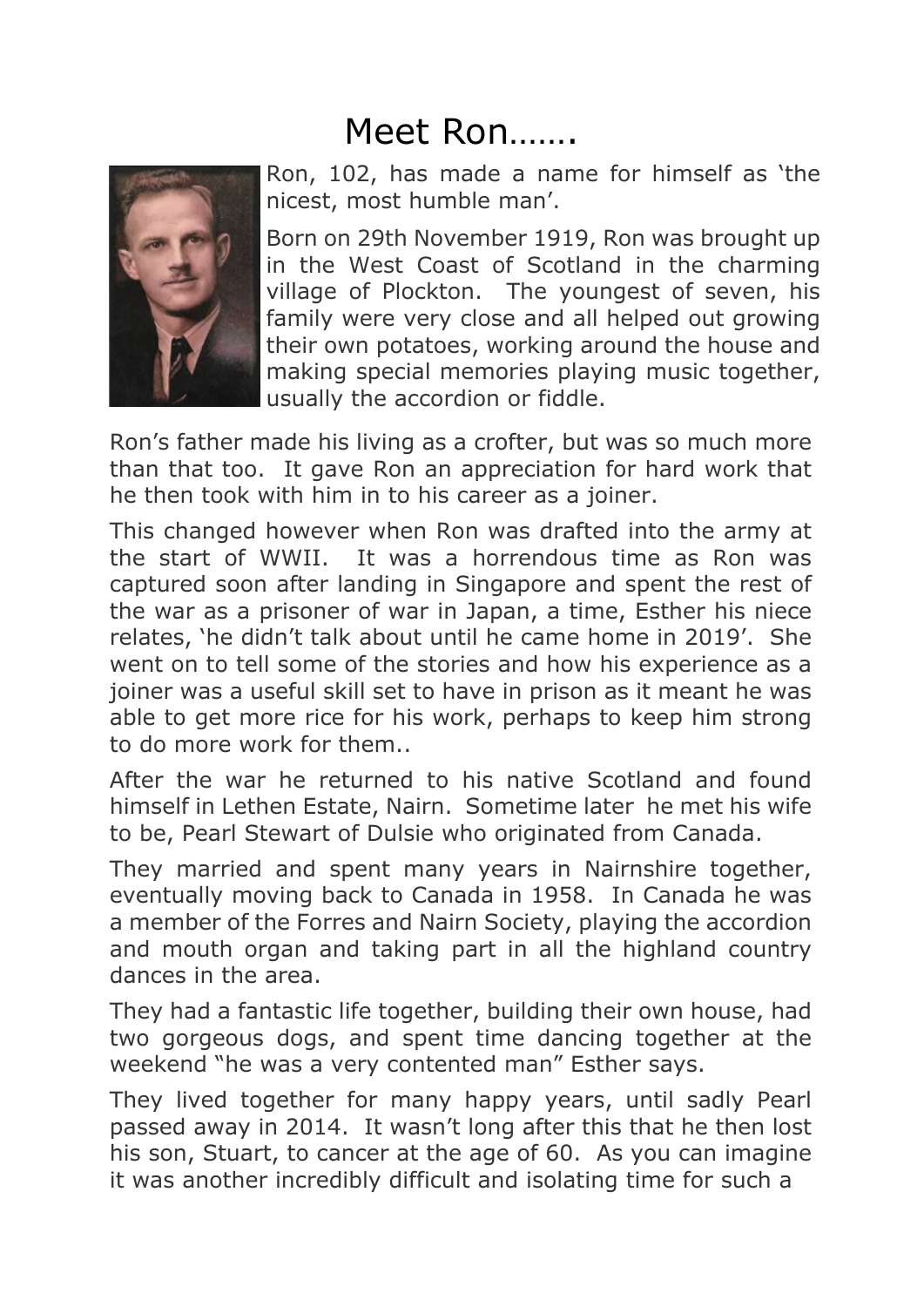family man. Being with family and loved ones is so important to Ron, so when his daughter in law, Mary, decided to move to the UK he decided at the age of 99 that it was time to return to land of his birth.

Ron travelled to the UK with his grandson, Mark where his nieces and others met at the Airport and took him directly to Whinnieknowe, the CrossReach Care Home, at Nairn where he had a warm welcome.

To give him the best support, Esther had been looking at care homes and found Whinnieknowe, a local home which she was able to secure for him.

It has been such a difficult time for Ron with so many changes let alone going into lockdown isolation just ten months after moving back to Scotland. He was really hoping to reconnect with people he knew from his past but found many are sadly now gone.

Even so, Ron was home in time to celebrate his 100th birthday with all his loved ones around him.

"We had a huge celebration for him turning 100, that was our last big party before COVID and the first lockdown just 3 months later" said Sarah, the Activities Co-ordinator at Whinnieknowe.

The introduction of lockdown and isolation meant he was unable to get out for exercise, speak to people and do things that he can talk to family about. Because of that, his mobility reduced and didn't really have anything to talk about which was hard for the family to see. Even through this Ron carries on.



Whinnieknowe is also involved with a project from Eden Court Theatre in Inverness, '*In your shoes*' which takes in Nairn, Aviemore, Tain and Thurso where people come together across the generations to share their stories through the medium of dance. Pupils at Nairn Academy are all set to visit residents at Whinnieknowe.

Using a combination of music from the 40s and 50s and Scottish music "In Your

Shoes has really brought people together, as they've been able to find out what dance has meant to young and old.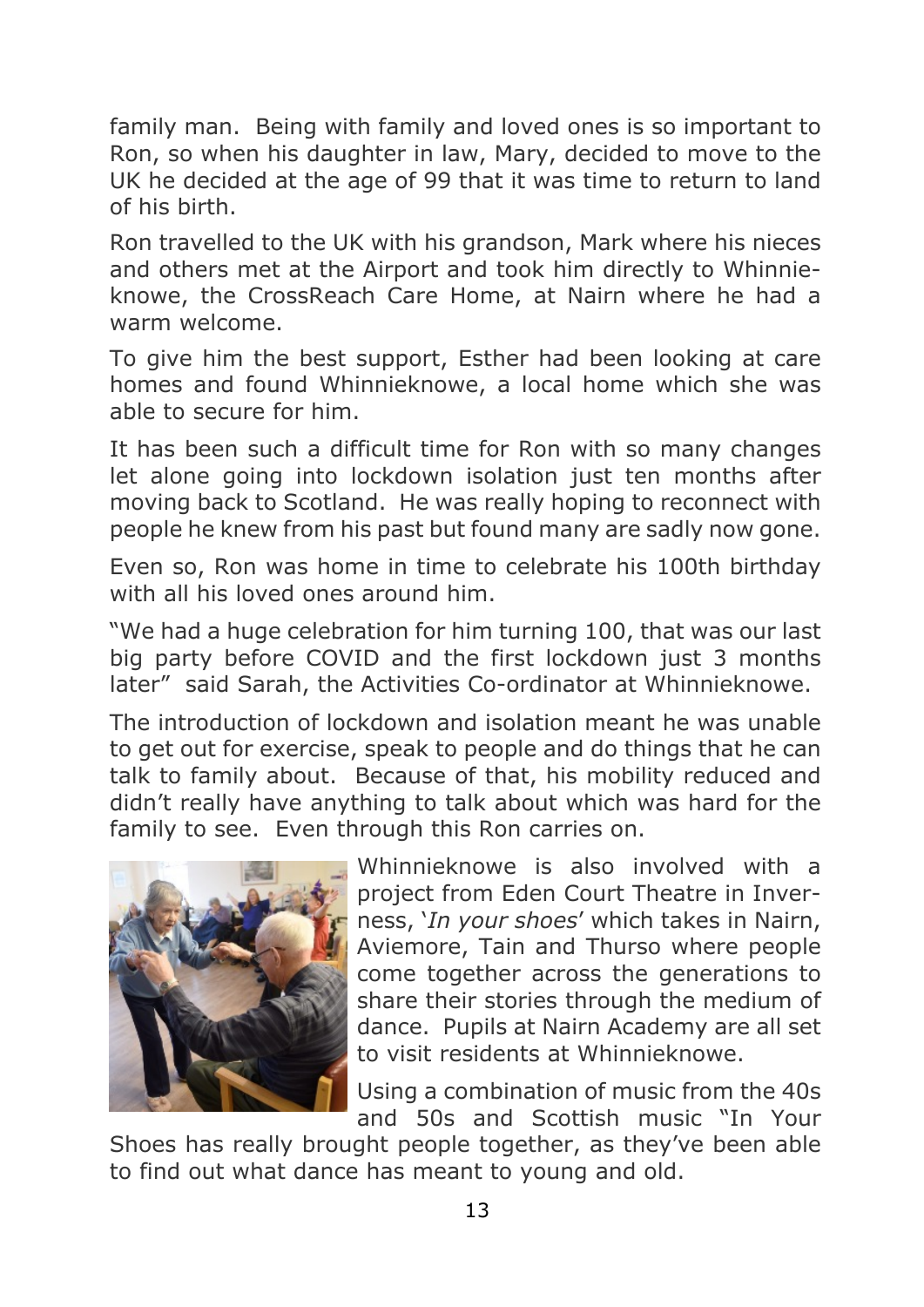

#### **We're seeking new Assembly Trustees**

If you feel that you have skills and time to offer or have previously held a trustee position or have experience of settings in which non-executives work alongside others, then we would be delighted to have an application from you.

Applications close 12 Noon on Monday 28 February.

Find out more and download an application pack: https://www.churchofscotland.org.uk/aboutus/vacancies-and-volunteering/become-an-assemblytrustee

#### **Elsie Inglis**

Elsie Inglis was a pioneering woman doctor who spent much of her life in Edinburgh. She founded hospitals for poor women, campaigned for the vote, and even set up entirely women-run hospitals on the front lines of the First World War. The War Office initially told her to "go home and sit still" – but Dr Inglis didn't listen! She was so celebrated by the end of her life that she lay in state at St Giles' Cathedral before her funeral in 1917, and the streets of the city were lined with tens of thousands of mourners saying farewell.

And yet in Edinburgh there are more statues animals than women so now there is a campaign to raise funds for a statue of Elsie Inglis. The Statue for Elsie campaign is working to put that right!

Along with a host of other fundraising events, this official walking/ wheelchair friendly tour is helping to raise £50,000 to commission a statue of Dr Inglis for the Royal Mile. You can learn about Elsie Inglis and the Edinburgh Seven. £2 from every ticket sold will go to support this cause – not only to celebrate Elsie's legacy, but to raise the very first statue of a named woman in Edinburgh city centre. For more information follow the link :-

Elsie Inglis Walking Tour https://bit.ly/3HJFwFt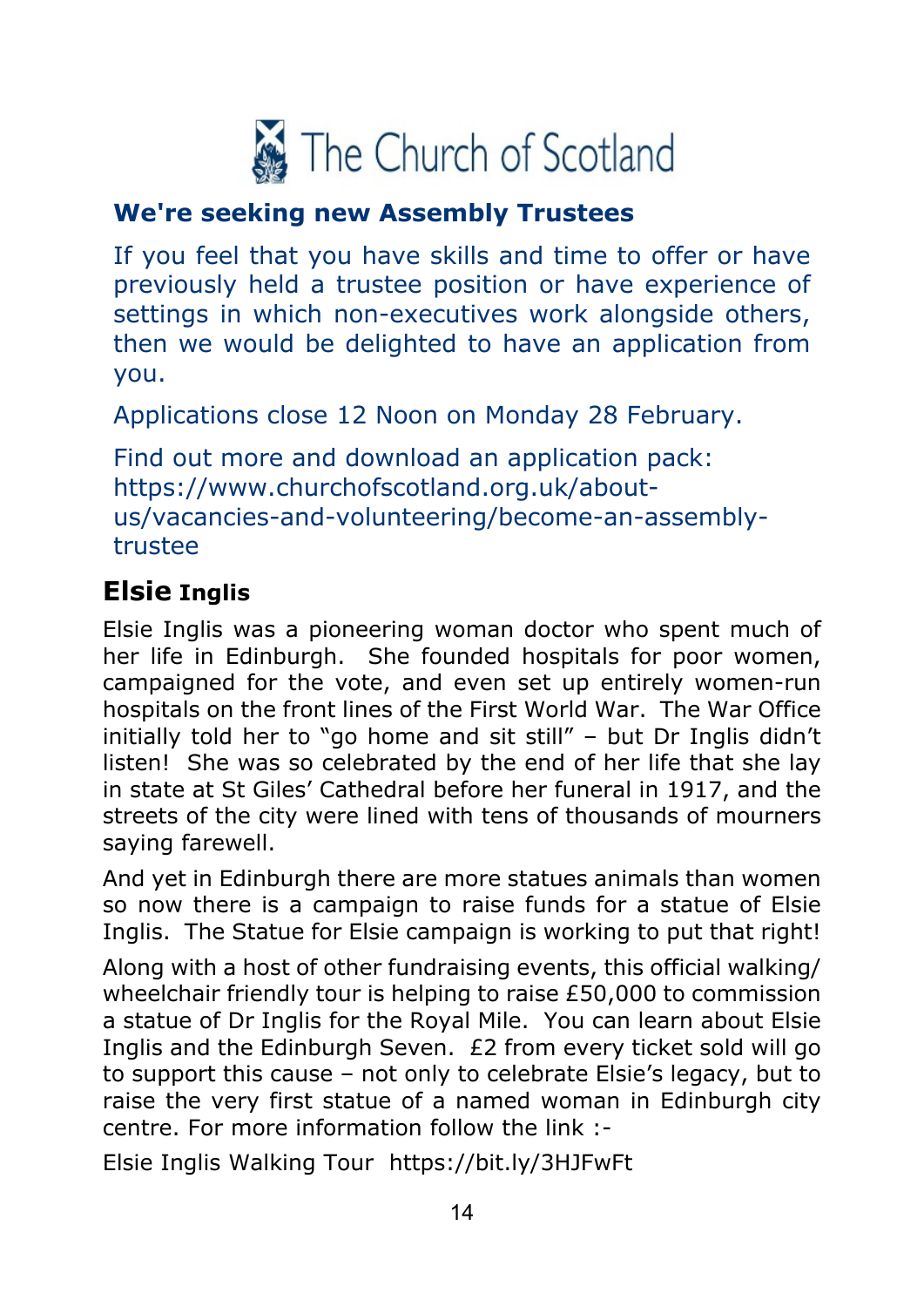#### "Why English Is Hard to Learn"

We'll begin with *box*; the plural is *boxes*, But the plural of ox is oxen, not oxes. One fowl is a goose, and two are called geese, Yet the plural of *moose* is never called *meese*.

You may find a lone *mouse* or a house full of *mice*; But the plural of *house* is *houses*, not *hice*. The plural of *man* is always *men*, But the plural of pan is never pen.

If I speak of a *foot*, and you show me two *feet*, And I give you a book, would a pair be a beek? If one is a *tooth* and a whole set are *teeth*, Why shouldn't two booths be called beeth?

If the singular's *this* and the plural is *these*, Should the plural of kiss be ever called keese?

We speak of a brother and also of brethren, But though we say mother, we never say methren. Then the masculine pronouns are he, his, and him; But imagine the feminine . . . she, shis, and shim!



 $-$  Anonymous